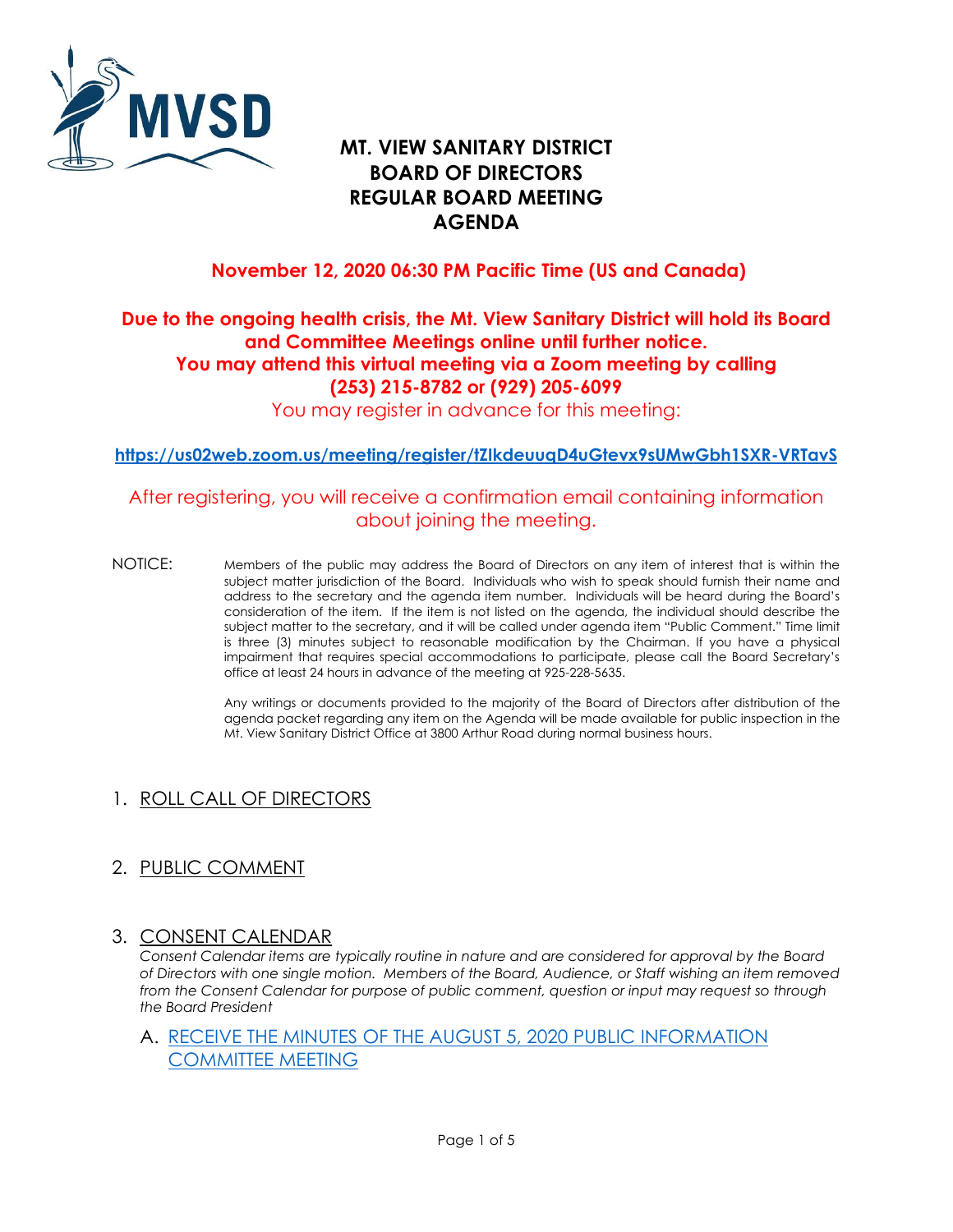- B. [RECEIVE THE MINUTES OF THE AUGUST 19, 2020 PERSONNEL COMMITTEE](https://mvsd.org/wp-content/uploads/2020/11/2020-11-12-ITEM-3B.pdf)  **MEETING**
- C. [RECEIVE THE MINUTES OF THE OCTOBER 8 2020 PERSONNEL INFORMATION](https://mvsd.org/wp-content/uploads/2020/11/2020-11-12-ITEM-3C.pdf)  [COMMITTEE MEETING](https://mvsd.org/wp-content/uploads/2020/11/2020-11-12-ITEM-3C.pdf)
- D. [APPROVE THE MINUTES OF THE OCTOBER 8, 2020 REGULAR BOARD](https://mvsd.org/wp-content/uploads/2020/11/ITEM-3D.pdf)  **MEETING**
- E. [RATIFY APPROVAL OF GENERAL FUND 3409 CHECK NUMBERS 57681](https://mvsd.org/wp-content/uploads/2020/11/2020-11-12-ITEM-3E.pdf)  [THROUGH 57715 DATED OCTOBER 7, 2020](https://mvsd.org/wp-content/uploads/2020/11/2020-11-12-ITEM-3E.pdf) (See purchase journal following this item in packet for details.)
- F. [RATIFY APPROVAL OF GENERAL FUND 3409 CHECK NUMBERS 57717](https://mvsd.org/wp-content/uploads/2020/11/2020-11-12-ITEM-3F.pdf)  [THROUGH 57750 DATED OCTOBER 20, 2020](https://mvsd.org/wp-content/uploads/2020/11/2020-11-12-ITEM-3F.pdf) (See purchase journal following this item in packet for details.)
- G. [RATIFY APPROVAL OF GENERAL FUND 3409 CHECK NUMBERS 57752](https://mvsd.org/wp-content/uploads/2020/11/2020-11-12-ITEM-3G.pdf)  [THROUGH 57793 DATED NOVEMBER 4, 2020](https://mvsd.org/wp-content/uploads/2020/11/2020-11-12-ITEM-3G.pdf) (See purchase journal following this item in packet for details.)
- H. [RATIFY APPROVAL OF CAPITAL OUTLAY FUND 3410 PAYMENT ORDER](https://mvsd.org/wp-content/uploads/2020/11/2020-11-12-ITEM-3H.pdf)  [NUMBER 641 THROUGH 642 DATED OCTOBER 7, 2020](https://mvsd.org/wp-content/uploads/2020/11/2020-11-12-ITEM-3H.pdf) (See purchase journal following this item in packet for details.)
- I. [RATIFY APPROVAL OF CAPITAL OUTLAY FUND 3410 PAYMENT ORDER](https://mvsd.org/wp-content/uploads/2020/11/2020-11-12-ITEM-3I.pdf)  [NUMBER 643 DATED OCTOBER 20, 2020](https://mvsd.org/wp-content/uploads/2020/11/2020-11-12-ITEM-3I.pdf) (See purchase journal following this item in packet for details.)
- [NUMBERS 2953 THROUGH 2957 DATED OCTOBER 7, 2020](https://mvsd.org/wp-content/uploads/2020/11/2020-11-12-ITEM-3J.pdf) (See purchase journal J. [RATIFY APPROVAL OF CAPITAL OUTLAY FUND 3412 PAYMENT ORDER](https://mvsd.org/wp-content/uploads/2020/11/2020-11-12-ITEM-3J.pdf)  following this item in packet for details.)
- [NUMBERS 2958 THROUGH 2961 DATED OCTOBER 20, 2020](https://mvsd.org/wp-content/uploads/2020/11/2020-11-12-ITEM-3K.pdf) (See purchase K. [RATIFY APPROVAL OF CAPITAL OUTLAY FUND 3412 PAYMENT ORDER](https://mvsd.org/wp-content/uploads/2020/11/2020-11-12-ITEM-3K.pdf)  journal following this item in packet for details.)
- [NUMBERS 2962 THROUGH 2965 DATED NOVEMBER 4, 2020](https://mvsd.org/wp-content/uploads/2020/11/2020-11-12-ITEM-3L.pdf) (See purchase L. [RATIFY APPROVAL OF CAPITAL OUTLAY FUND 3412 PAYMENT ORDER](https://mvsd.org/wp-content/uploads/2020/11/2020-11-12-ITEM-3L.pdf)  journal following this item in packet for details.)

## 4. NEW BUSINESS

- A. [CONSTRUCTION CONTRACT FOR MANHOLE REPAIR / REPLACEMENT](https://mvsd.org/wp-content/uploads/2020/11/2020-11-12-ITEM-4A.pdf) 
	- 1. REPORT FROM STAFF
	- 2. CONSIDER ADOPTION OF RESOLUTION NO. \_\_\_\_\_\_ -2020, AWARDING CONTRACT 19-3 FOR THE MANHOLE REPAIR / REPLACEMENT (PROJECT) TO KEREX ENGINEERING IN THE AMOUNT OF [\\$558,500.00](https://558,500.00), AND AUTHORIZING THE BOARD PRESIDENT TO EXECUTE THAT CONTRACT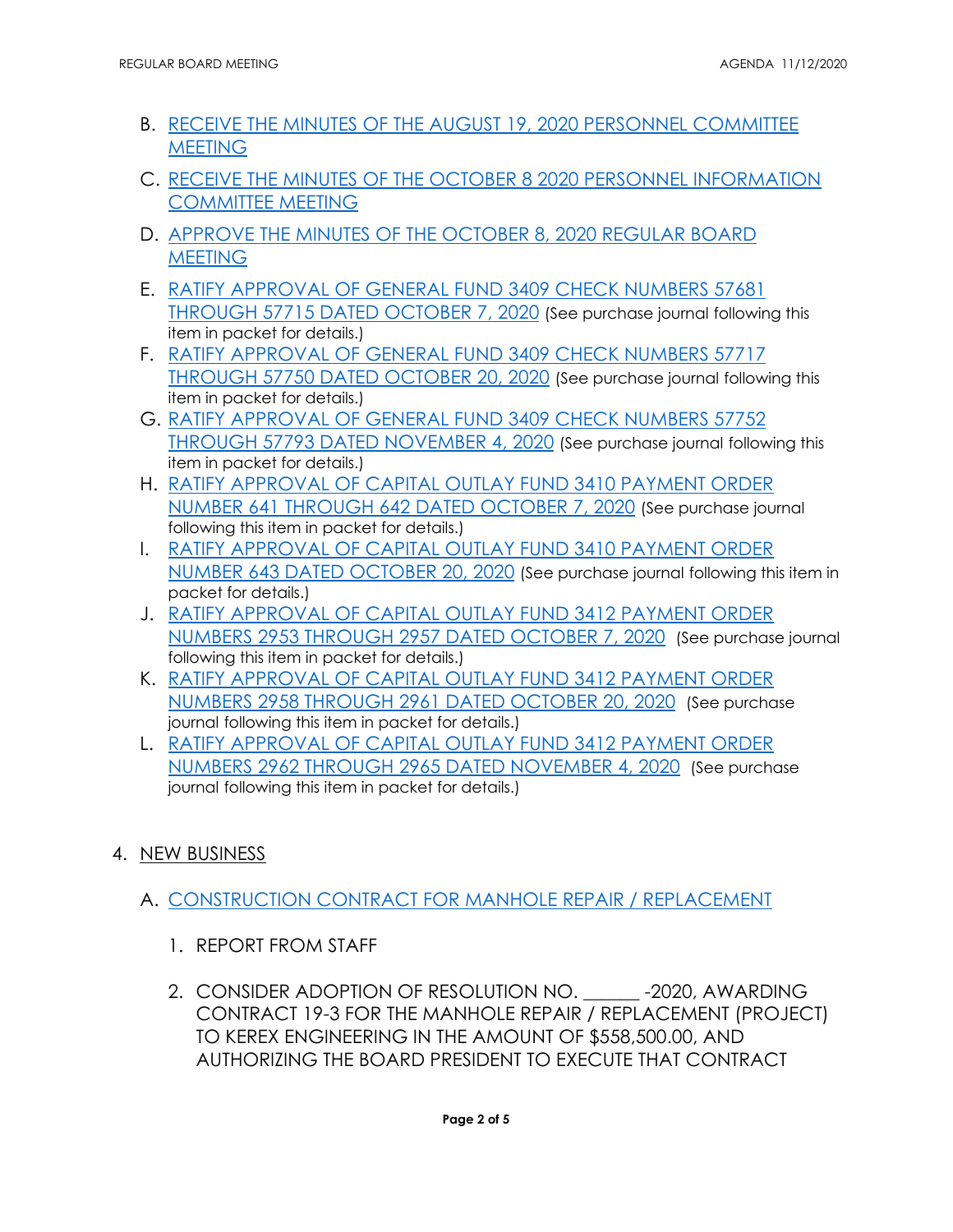# B. <u>CALPERS OPPOSITION LETTER</u><br>1. REPORT FROM STAFF

- 
- 2. CONSIDER ADOPTION OF A MOTION RATIFYING THE DISTRICT'S CALPERS DECISION OPPOSITION LETTER, DATED OCTOBER 8, 2020, WRITTEN TO THE CALPERS LEGAL OFFICE AND DILLON GIBBONS, SENIOR LEGISLATIVE REPRESENTATIVE, CSDA

#### C. [REORGANIZATION](https://mvsd.org/wp-content/uploads/2020/11/2020-11-12-ITEM-4C..pdf)

- 1. REPORT FROM STAFF
- 2. CONSIDER ADOPTION OF A MOTION TO APPROVE:
	- a) POLICY AND PROCEDURE 2388 MVSD PUBLIC OUTREACH JOB DESCRIPTION,
	- b) REVISED POLICY AND PROCEDURE 2300 AUTHORIZED POSITIONS
	- c) REVISED POLICY AND PROCEDURE 2305 SALARY SCHEDULE, AND THE REVISED ORGANIZATIONAL CHART

#### D. [SUPPLEMENTAL BENEFITS](https://mvsd.org/wp-content/uploads/2020/11/2020-11-12-ITEM-4D.pdf)

- 1. REPORT FROM STAFF
- 2. ADOPT A MOTION TO APPROVE THE DISTRICT MOVE FORWARD WITH:
	- d) PURCHASING SHORT-TERM DISABILITY (STD) INSURANCE WITH THE STANDARD INSURANCE COMPANY,
	- e) SWITCH CARRIERS FROM GUARDIAN AND PURCHASE LONG-TERM DISABILITY (LTD) INSURANCE WITH THE STANDARD INSURANCE COMPANY'S GUARANTEED PLAN,
	- f) SWITCH CARRIERS FROM SYMETRA AND PURCHASE A COST-SAVING LIFE INSURANCE/ ACCIDENTAL DEATH & DISMEMBERMENT PLAN WITH THE STANDARD INSURANCE COMPANY AT LESS COST TO THE DISTRICT AND HIGHER BENEFIT TO THE EMPLOYEES, AND PROVIDE DIRECTION TO THE DISTRICT MANAGER.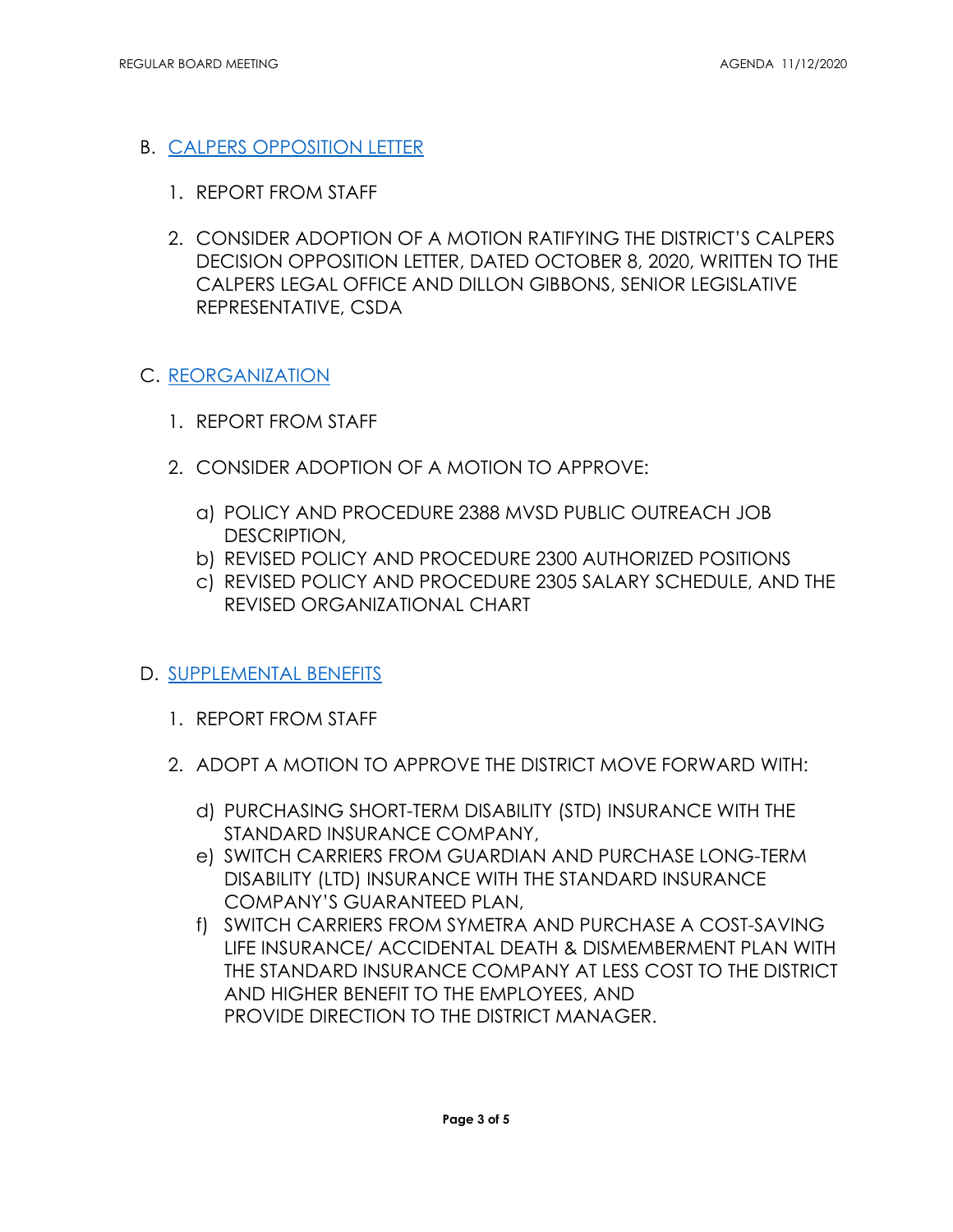- 3. PROVIDE ADDITIONAL DIRECTION TO THE DISTRICT MANAGER AS MAY BE REQUIRED
- E. FISCAL YEAR 2020-2021 1ST QUARTER BUDGET REPORT
	- 1. REPORT FROM STAFF
	- 2. PROVIDE DIRECTION AS NECESSARY

#### 5. REPORTS

- R-1. [DISTRICT MANAGER](https://mvsd.org/wp-content/uploads/2020/11/2020-11-12-ITEM-5R-1.pdf)
- R-2. [DISTRICT ENGINEER](https://mvsd.org/wp-content/uploads/2020/11/2020-11-12-ITEM-5R-2.pdf)
- R-3. [CFO/ADMINISTRATIVE SERVICES MANAGER](https://mvsd.org/wp-content/uploads/2020/11/2020-11-12-ITEM-5R-3.pdf)
- R-4. [ENVIRONMENTAL SERVICES MANAGER](https://mvsd.org/wp-content/uploads/2020/11/2020-11-12-ITEM-5R-4.pdf)
- R-5. [WASTEWATER OPERATIONS MANAGER](https://mvsd.org/wp-content/uploads/2020/11/2020-11-12-ITEM-5R-5.pdf)
- R-6. DISTRICT LEGAL COUNSEL
- R-7. BOARD SECRETARY
- R-8. DIRECTORS
	- R8.01 DIRECTOR BRIAN A. DANLEY
	- R 8.02 DIRECTOR DAVID P. MAGGI
	- R 8.03 DIRECTOR GREGORY T. PYKA
	- R 8.04 DIRECTOR ELMER J. SCHAAL
	- R 8.05 DIRECTOR STANLEY R. CALDWELL
- 6. COMMUNICATIONS
	- A. [BANK OF THE WEST MONTHLY STATEMENT](https://mvsd.org/wp-content/uploads/2020/11/2020-11-12-ITEM-6A.pdf)
	- B. [LAIF MONTHLY STATEMENT](https://mvsd.org/wp-content/uploads/2020/11/ITEM-6B.pdf)
	- C. [CORRESPONDANCE FROM KATHLEEN JENNINGS OF THE CALIFORNIA](https://mvsd.org/wp-content/uploads/2020/11/2020-11-12-ITEM-3C.pdf)  [DEPARTMENT OF FISH AND WILDLIFE, DATED 11/4/2020](https://mvsd.org/wp-content/uploads/2020/11/2020-11-12-ITEM-3C.pdf)